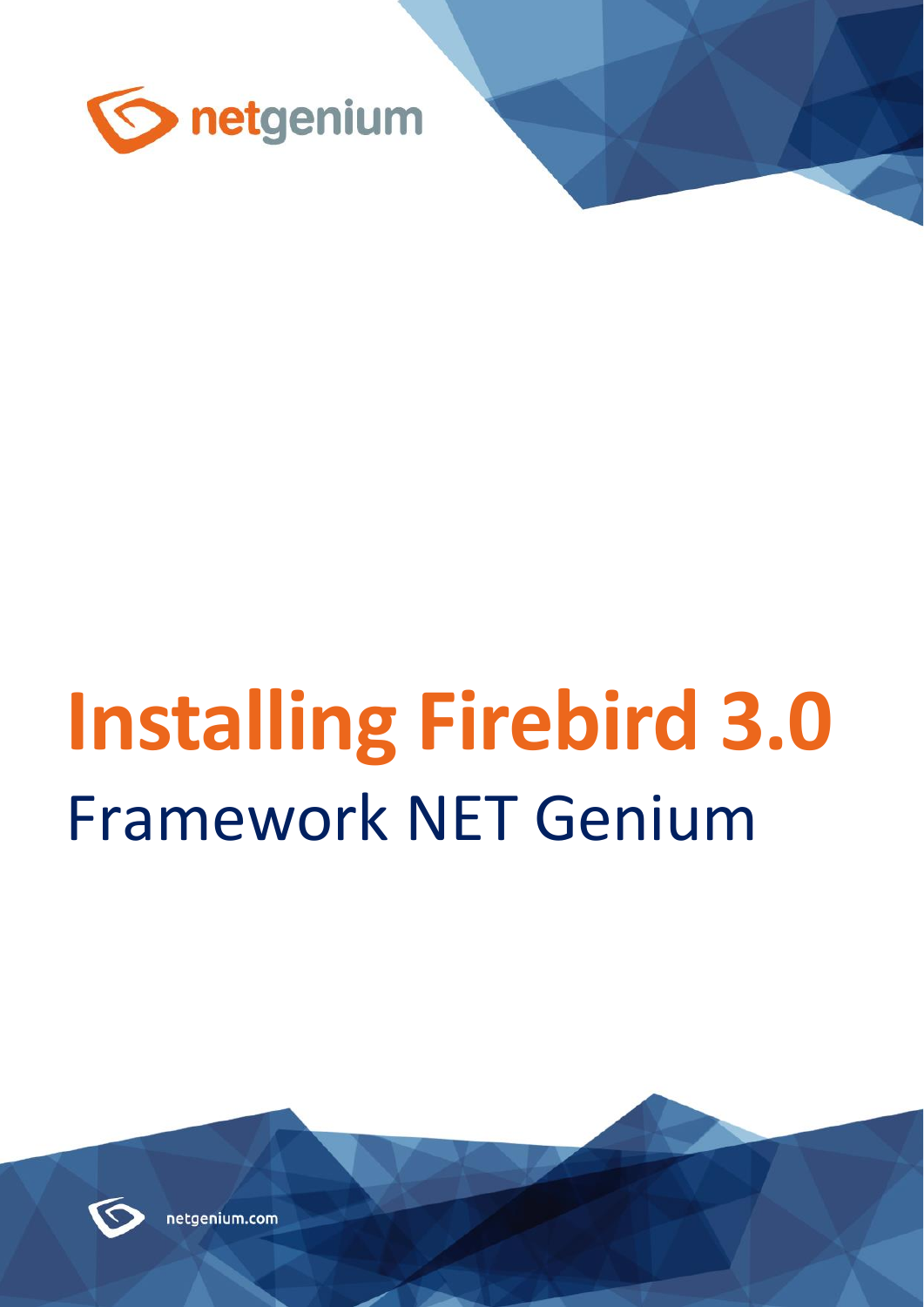

# Content

| $\mathbf{1}$   |       |                                                                                                              |  |
|----------------|-------|--------------------------------------------------------------------------------------------------------------|--|
|                | 1.1   |                                                                                                              |  |
|                | 1.2   |                                                                                                              |  |
|                | 1.3   |                                                                                                              |  |
|                | 1.3.1 |                                                                                                              |  |
|                | 1.3.2 | Editing "C:\ProgramFiles\Firebird\Firebird 3 0\firebird.conf" - variant for servers without virtualization 6 |  |
|                | 1.3.3 |                                                                                                              |  |
|                | 1.4   |                                                                                                              |  |
|                | 1.5   |                                                                                                              |  |
|                | 1.6   |                                                                                                              |  |
| $\overline{2}$ |       |                                                                                                              |  |
|                | 2.1   |                                                                                                              |  |
|                | 2.2   |                                                                                                              |  |
|                | 2.3   |                                                                                                              |  |
|                | 2.4   |                                                                                                              |  |
|                |       |                                                                                                              |  |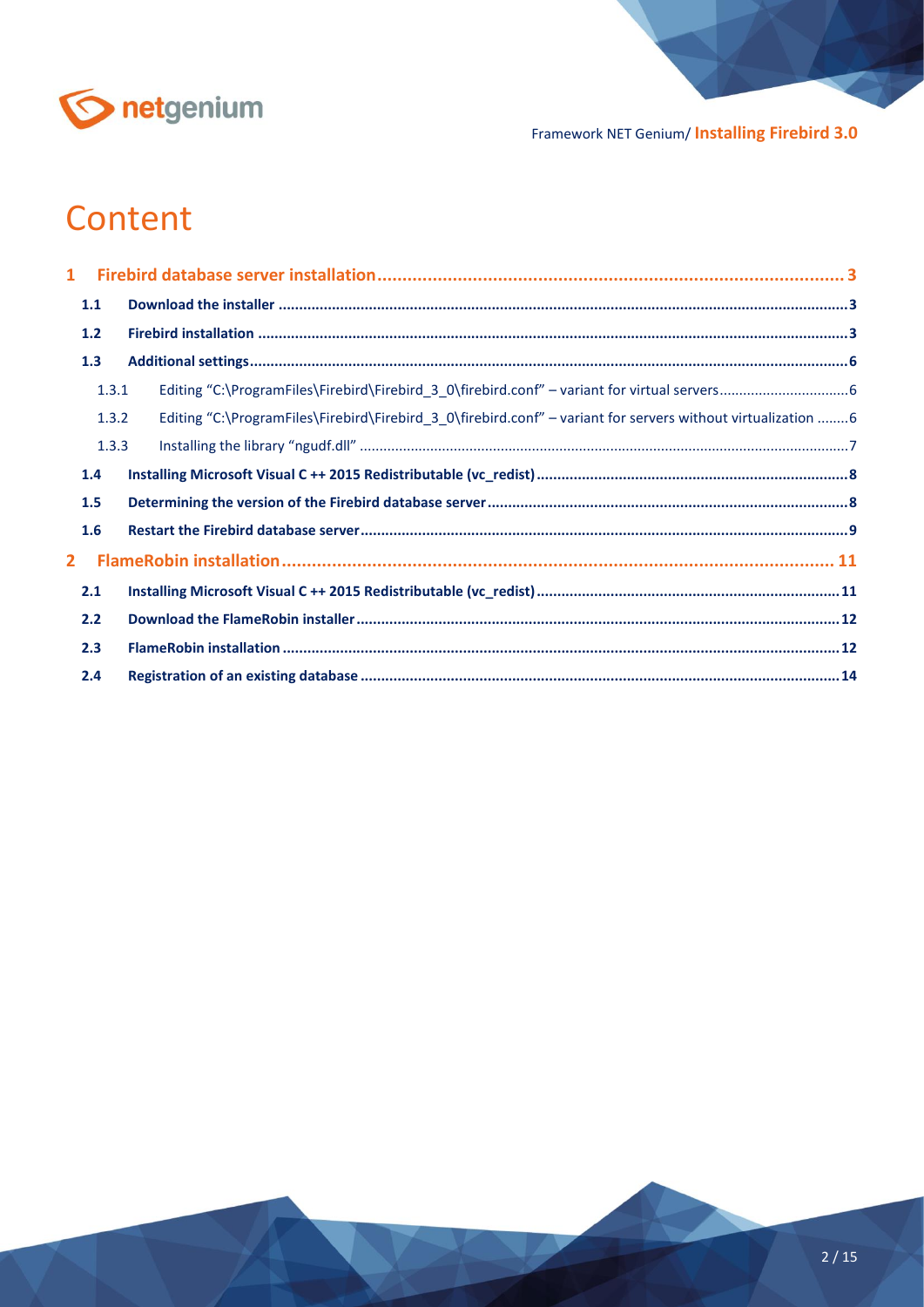

# <span id="page-2-0"></span>1 Firebird database server installation

### <span id="page-2-1"></span>1.1 Download the installer

- $\circled{c}$  Download the Firebird 3.0 database server installer, which can be found on its official website <http://www.firebirdsql.org/en/downloads/> under the "Server Packages" category. There are several variants to choose from for 32-bit and 64-bit systems.
- Download the "Windows executable installer, recommended for first-time users" variant according to your system.
- $\bullet$ *This guide covers installing Firebird version 3.0.4. in the SuperServer version.*

#### <span id="page-2-2"></span>1.2 Firebird installation

 $\Diamond$  After running the installer, you may be asked by the system if you want to allow the installer to make changes to your computer – select **"Yes"**.



- In the next step, select the required installation language, read and agree to the license agreement, and select the location where you want to install Firebird.
- 0 *The default path is "C:\ProgramFiles\Firebird\Firebird\_3\_0", do not change this path.*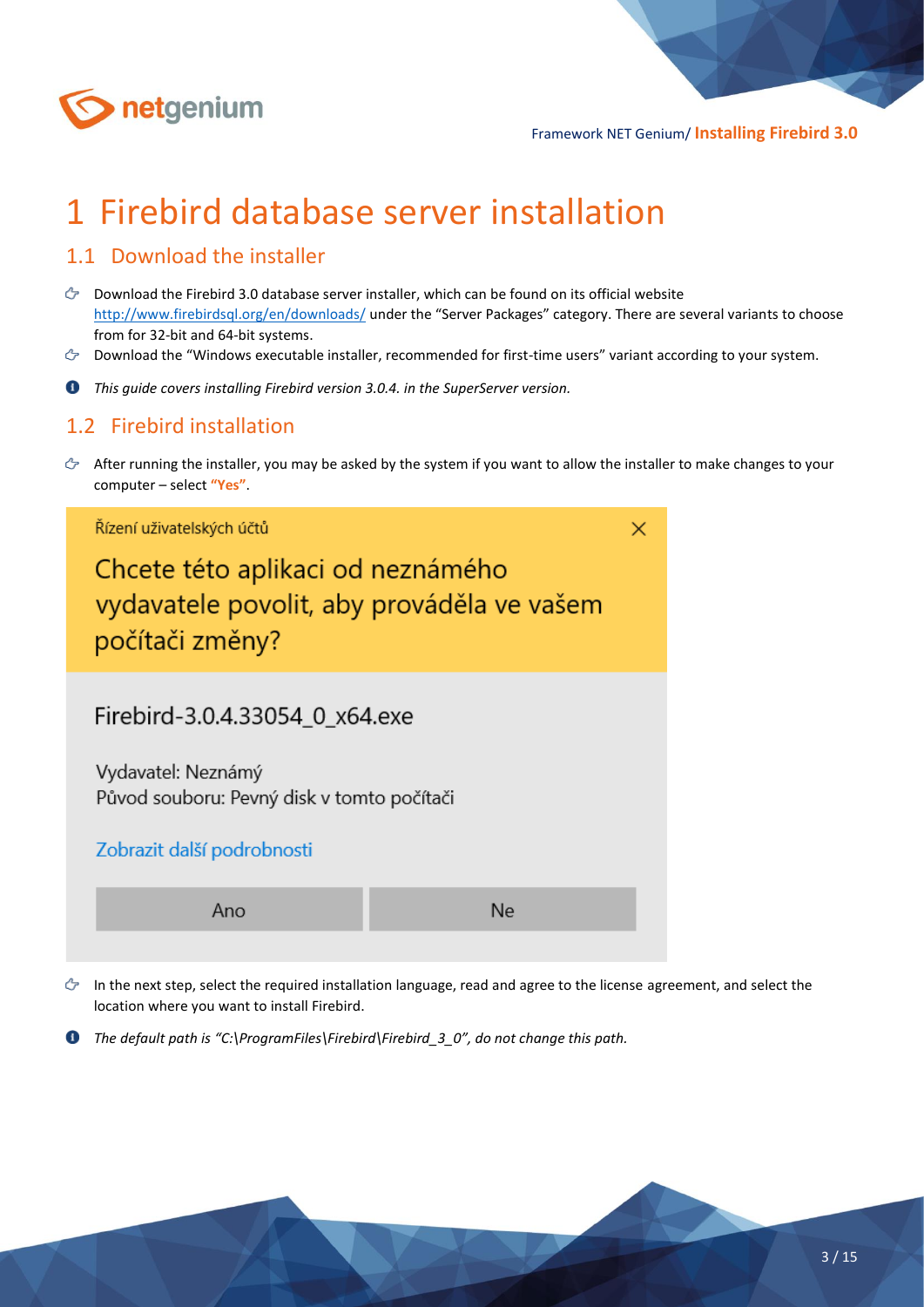

|  | Next, select "Run Firebird in SuperServer mode". |  |  |  |
|--|--------------------------------------------------|--|--|--|
|--|--------------------------------------------------|--|--|--|

| Průvodce instalací - Firebird                                                                                                        |        |           |               | $\times$ |
|--------------------------------------------------------------------------------------------------------------------------------------|--------|-----------|---------------|----------|
| Zvolte další úlohy<br>Které další úlohy mají být provedeny?                                                                          |        |           |               |          |
| Zvolte další úlohy, které mají být provedeny v průběhu instalace produktu Firebird, a<br>pak pokračujte klepnutím na tlačítko Další. |        |           |               |          |
| Zvolte architekturu serveru:                                                                                                         |        |           |               |          |
| Spustit Firebird v módu Classic server                                                                                               |        |           |               |          |
| Spustit Firebird v módu SuperClassic server                                                                                          |        |           |               |          |
| Použít Hlídače pro řízení serveru?                                                                                                   |        |           |               |          |
| ◉ Spustit Firebird v módu SuperServer                                                                                                |        |           |               |          |
| Použít Hlídače pro řízení serveru?                                                                                                   |        |           |               |          |
| Spouštět Firebird server jako:                                                                                                       |        |           |               |          |
| Spouštět jako Aplikaci?                                                                                                              |        |           |               |          |
| ● Spouštět jako Službu?                                                                                                              |        |           |               |          |
| √ Spustit Firebird automaticky při startu systému?                                                                                   |        |           |               |          |
| √ Kopírovat Firebird klientskou knihovnu do složky <system>?</system>                                                                |        |           |               |          |
| Vytvořit klientskou knihovnu GDS32.DLL pro podporu starších aplikací?                                                                |        |           |               |          |
| Povolit ověření starších klientů Firebirdu?                                                                                          |        |           |               |          |
|                                                                                                                                      | < Zpět | $Další$ > | <b>Storno</b> |          |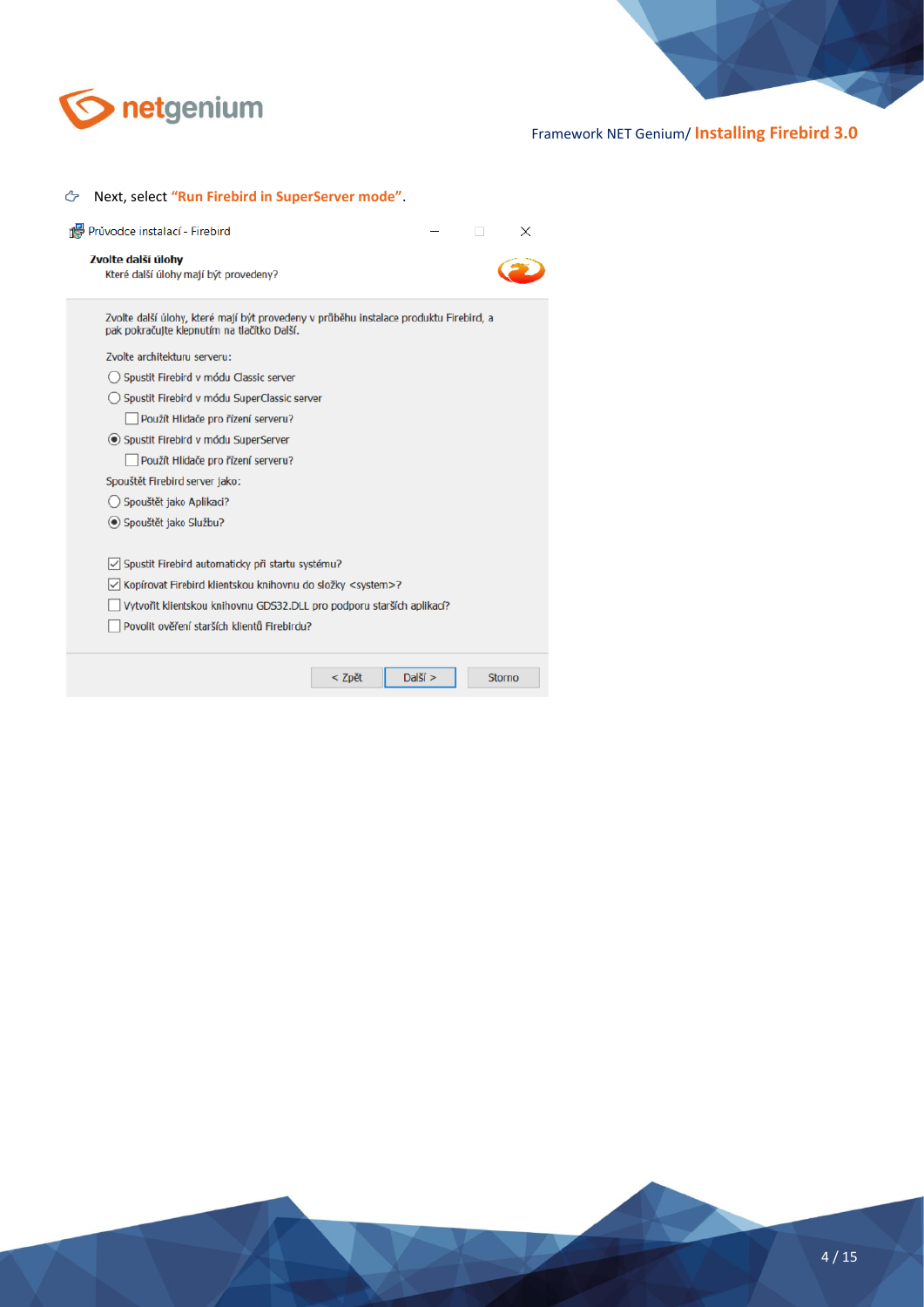

 $\Diamond$  In the next step, you can set an optional password for the system database administrator – leave this field blank, which will automatically use the default password "masterkey".

| Průvodce instalací - Firebird                                                                                                                                                          |            | $\times$                   |
|----------------------------------------------------------------------------------------------------------------------------------------------------------------------------------------|------------|----------------------------|
| Vytvořit heslo pro systémového správce databáze<br>Nebo klepněte pro použití výchozího hesla masterkey.<br>*** Pozor - ve Firebirdu 3 jsou masterkey a masterke dvě odlišná hesla. *** |            | $\mathcal{L}^{\text{max}}$ |
| Heslo pro SYSDBA:                                                                                                                                                                      |            |                            |
|                                                                                                                                                                                        |            |                            |
| Znovu heslo pro SYSDBA:                                                                                                                                                                |            |                            |
|                                                                                                                                                                                        |            |                            |
|                                                                                                                                                                                        |            |                            |
|                                                                                                                                                                                        |            |                            |
|                                                                                                                                                                                        |            |                            |
|                                                                                                                                                                                        |            |                            |
|                                                                                                                                                                                        |            |                            |
|                                                                                                                                                                                        |            |                            |
|                                                                                                                                                                                        |            |                            |
|                                                                                                                                                                                        |            |                            |
|                                                                                                                                                                                        |            |                            |
| < Zpět                                                                                                                                                                                 | $D$ alší > | <b>Storno</b>              |
|                                                                                                                                                                                        |            |                            |

At the end of the installation, an overview of the items that will be installed will be displayed. Click the "Next" button and select "Install".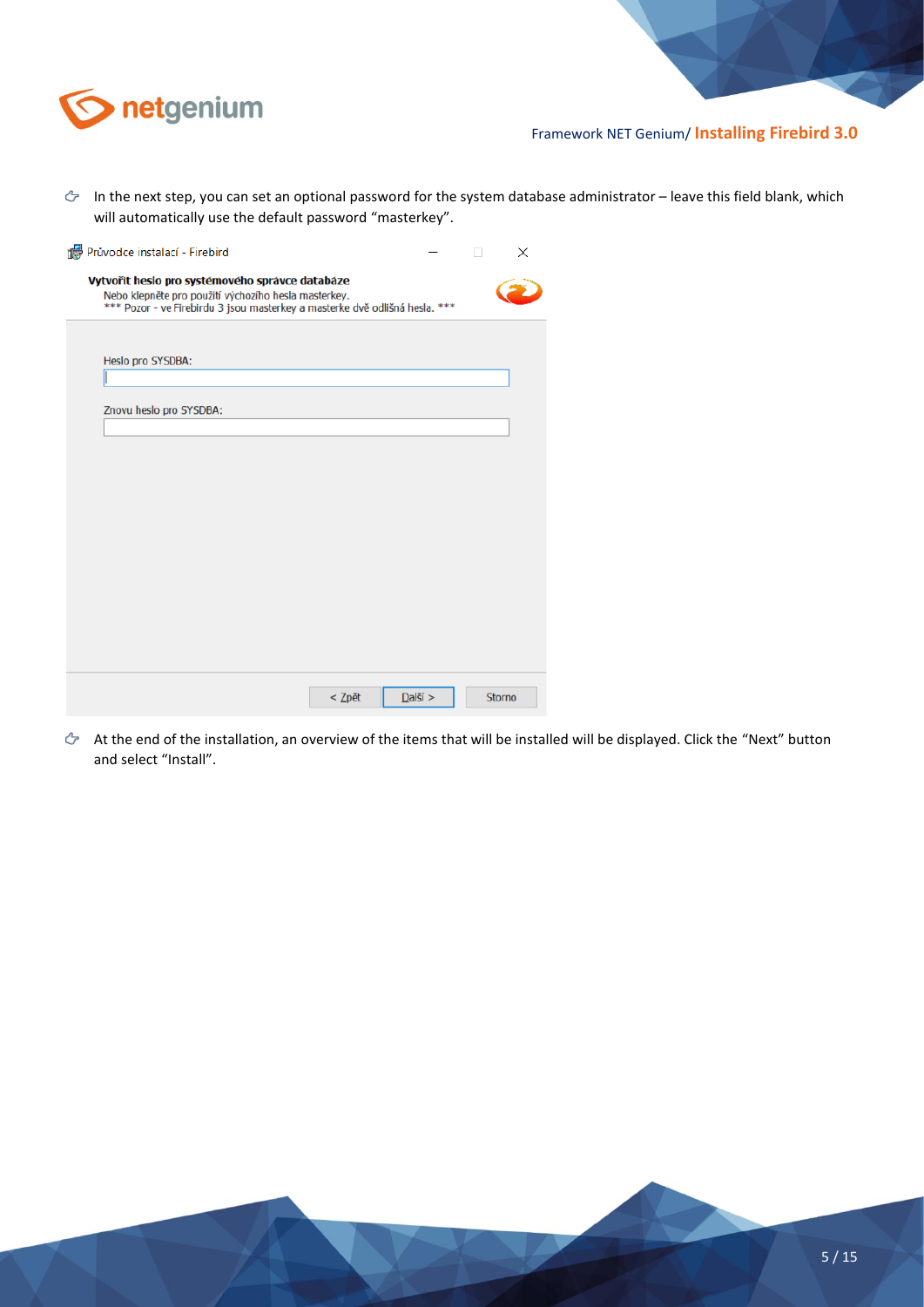

## <span id="page-5-0"></span>1.3 Additional settings

#### <span id="page-5-1"></span>1.3.1 Editing "C:\ProgramFiles\Firebird\Firebird 3 0\firebird.conf" – variant for virtual servers

- $\circled{c}$  Locate the "firebird.conf" file in the directory where the Firebird database program libraries are located typically "C:\Program Files\Firebird\Firebird\_3\_0", and open it for editing as an administrator.
- $\circled{r}$  Find the line with the text "#UserManager =", and immediately after this line insert a new one with the text "UserManager = Legacy\_UserManager" without a sharp sign at the beginning of the line.
- Find the line with the text "#WireCrypt =", and immediately after this line insert a new one with the text "WireCrypt = Disabled" without a sharp sign at the beginning of the line.
- Find the line with the text "#AuthServer =", and immediately after this line insert a new one with the text "AuthServer = Legacy\_Auth, Srp, WinSspi" without the sharp sign at the beginning of the line.
- $\Diamond$  Find the line with the text "#AuthClient =", and immediately after this line insert a new one with the text "AuthClient = Legacy Auth, Srp, WinSspi" without the sharp sign at the beginning of the line.
- $\circ$  Find the line with the text "#DefaultDBCachePages =", and immediately after this line insert a new one with the text "DefaultDBCachePages = 50000" without a sharp sign at the beginning of the line.
- $\circled{r}$  Find the line with the text "#TempCacheLimit =", and immediately after this line insert a new one with the text "TempCacheLimit = 1024M" without a sharp sign at the beginning of the line.
- *All the steps described above are incorporated in the "firebird.conf" configuration file template, which can be downloaded here:*



firebird.conf

*After changing the configuration file "firebird.conf" it is necessary to restart the Firebird database server, see chapter "Restarting the Firebird database server".*

#### <span id="page-5-2"></span>1.3.2 Editing "C:\ProgramFiles\Firebird\Firebird 3 0\firebird.conf" – variant for servers without virtualization

- $\circled{c}$  Locate the "firebird.conf" file in the directory where the Firebird database program libraries are located typically "C:\ProgramFiles\Firebird\Firebird\_3\_0" and open it for editing as an administrator.
- $\circled{r}$  Find the line with the text "#UserManager =", and immediately after this line insert a new one with the text "UserManager = Legacy\_UserManager" without a sharp sign at the beginning of the line.
- $\degree$  Find the line with the text "#WireCrypt =", and immediately after this line insert a new one with the text "WireCrypt = Disabled" without a sharp sign at the beginning of the line.
- $\circled{r}$  Find the line with the text "#AuthServer =", and immediately after this line insert a new one with the text "AuthServer = Legacy Auth, Srp, WinSspi" without the sharp sign at the beginning of the line.
- Find the line with the text "#AuthClient =", and immediately after this line insert a new one with the text "AuthClient = Legacy Auth, Srp, WinSspi" without the sharp sign at the beginning of the line.
- $\circled{r}$  Find the line with the text "#DefaultDBCachePages =", and immediately after this line insert a new one with the text "DefaultDBCachePages = 1000" without a sharp sign at the beginning of the line.
- Find the line with the text "#FileSystemCacheThreshold =", and immediately after this line insert a new one with the text み "FileSystemCacheThreshold = 99999" without a sharp sign at the beginning of the line.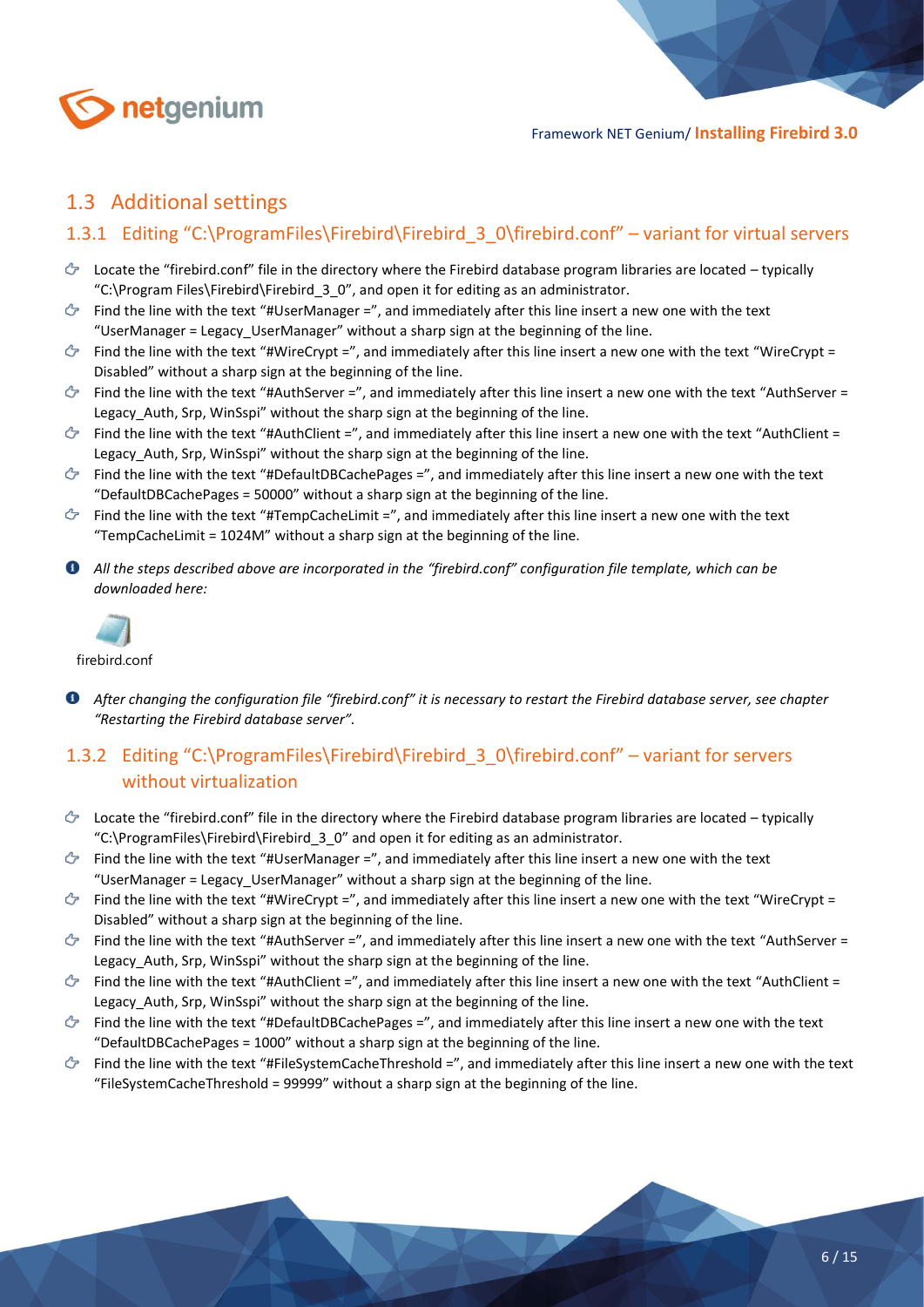

- $\circled{r}$  Find the line with the text "#FileSystemCacheSize =", and immediately after this line insert a new one with the text "FileSystemCacheSize = 90" without a sharp sign at the beginning of the line.
- $\Diamond$  Find the line with the text "#TempCacheLimit =", and immediately after this line insert a new one with the text "TempCacheLimit = 1024M" without a sharp sign at the beginning of the line.
- *All the steps described above are incorporated in the "firebird.conf" configuration file template, which can be downloaded here:*



firebird.conf

*After changing the configuration file "firebird.conf" it is necessary to restart the Firebird database server, see. chapter "Restarting the Firebird database server".*

#### <span id="page-6-0"></span>1.3.3 Installing the library "ngudf.dll"

 $\div$  The "ngudf.zip" archive is located in the "bin" directory of NET Genium. The contents of this archive are files "ngudf.dll" and "download-and-install.txt" – separately in folders for 64-bit and 32-bit systems. Depending on your system copy the **file "ngudf.dll" to the directory "UDF"**,where you have Firebird installed (eg C:\ProgramFiles\Firebird\Firebird\_3\_0\UDF").

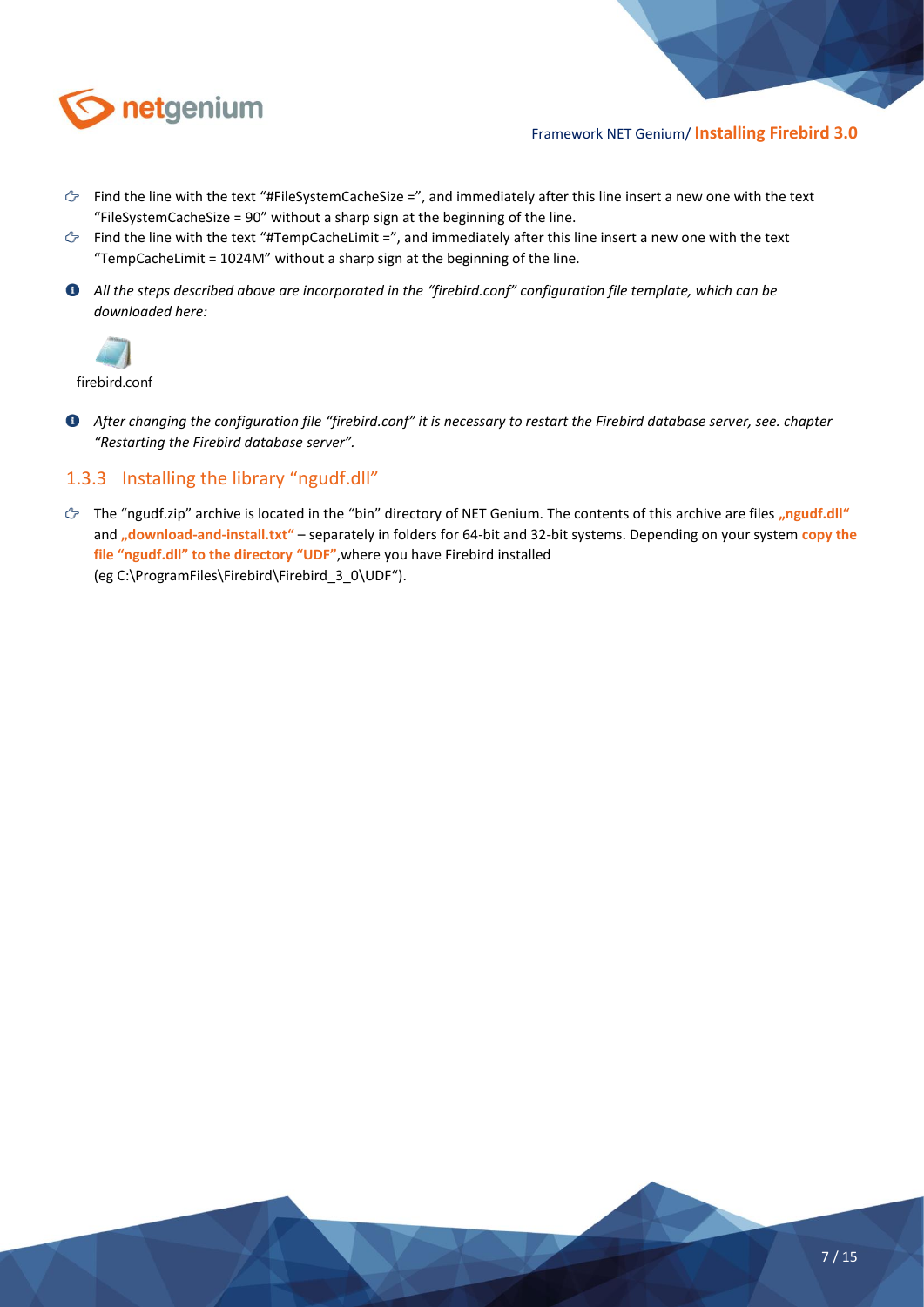

# <span id="page-7-0"></span>1.4 Installing Microsoft Visual C ++ 2015 Redistributable (vc\_redist)

- Download "vc\_redist.x64" or "vc\_redist.x86" according to your operating system. [https://www.netgenium.com/download/vc\\_redist.x64.exe](https://www.netgenium.com/download/vc_redist.x64.exe) [https://www.netgenium.com/download/vc\\_redist.x86.exe](https://www.netgenium.com/download/vc_redist.x86.exe)
- **C** Run "vc\_redist.x64" or "vc\_redist.x86" depending on your operating system version.
- Read and then agree to the license terms and click the button **"Install"**.

| Instalační program Microsoft Visual C++ 2015 Redistributa                                              |                                                                 |        |  |  |  |  |  |
|--------------------------------------------------------------------------------------------------------|-----------------------------------------------------------------|--------|--|--|--|--|--|
|                                                                                                        | Microsoft Visual C++ 2015<br>Redistributable (x64) - 14.0.23026 |        |  |  |  |  |  |
| LICENČNÍ PODMÍNKY PRO SOFTWARE SPOLEČNOSTI MICROSOFT                                                   |                                                                 |        |  |  |  |  |  |
| DOPLNKY PRO MICROSOFT VISUAL STUDIO 2015, SOFTWARE VISUAL<br><b>STUDIO SHELL A C++ REDISTRIBUTABLE</b> |                                                                 |        |  |  |  |  |  |
| Tyto licenční podmínky představují smlouvu mezi společností Microsoft                                  |                                                                 |        |  |  |  |  |  |
| √Souhlasím s licenčními podmínkami                                                                     |                                                                 |        |  |  |  |  |  |
|                                                                                                        | Instalovat                                                      | Zavřít |  |  |  |  |  |

# <span id="page-7-1"></span>1.5 Determining the version of the Firebird database server

- $\div$  If the Firebird database server has been installed on your computer or server for some time and you need to find out which version it is, find the file "firebird.conf" in the directory where the Firebird database program libraries are located – typically "C:\ProgramFiles\Firebird\Firebird\_3\_0".
- $\circledcirc$  Open the "firebird.conf" file and find the line with the text "ServerMode =". The "=" is followed by the currently used version – Super, SuperClassic or Classic.

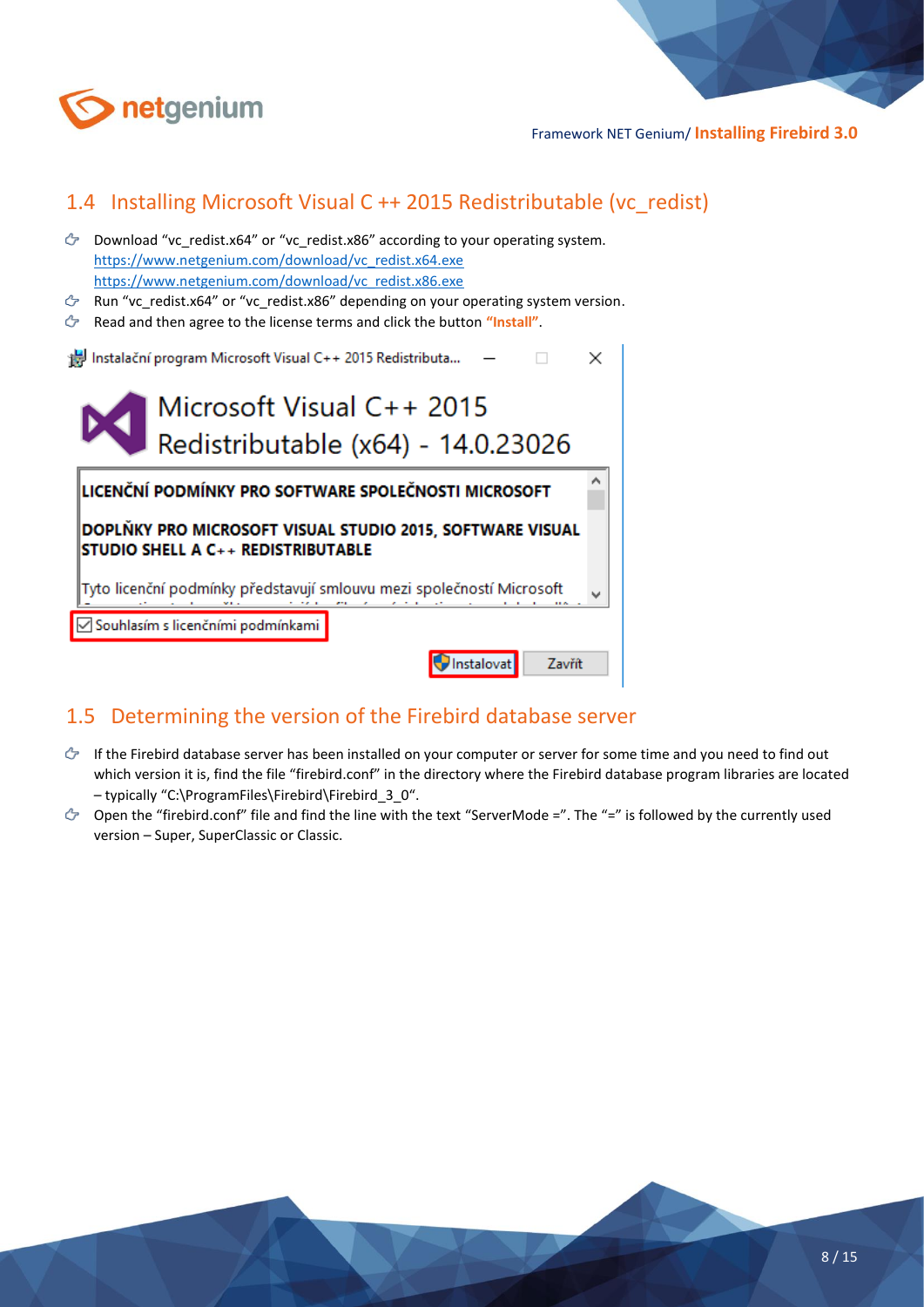

## <span id="page-8-0"></span>1.6 Restart the Firebird database server

If for some reason it is necessary to restart the Firebird database server, start the "Task manager" application.

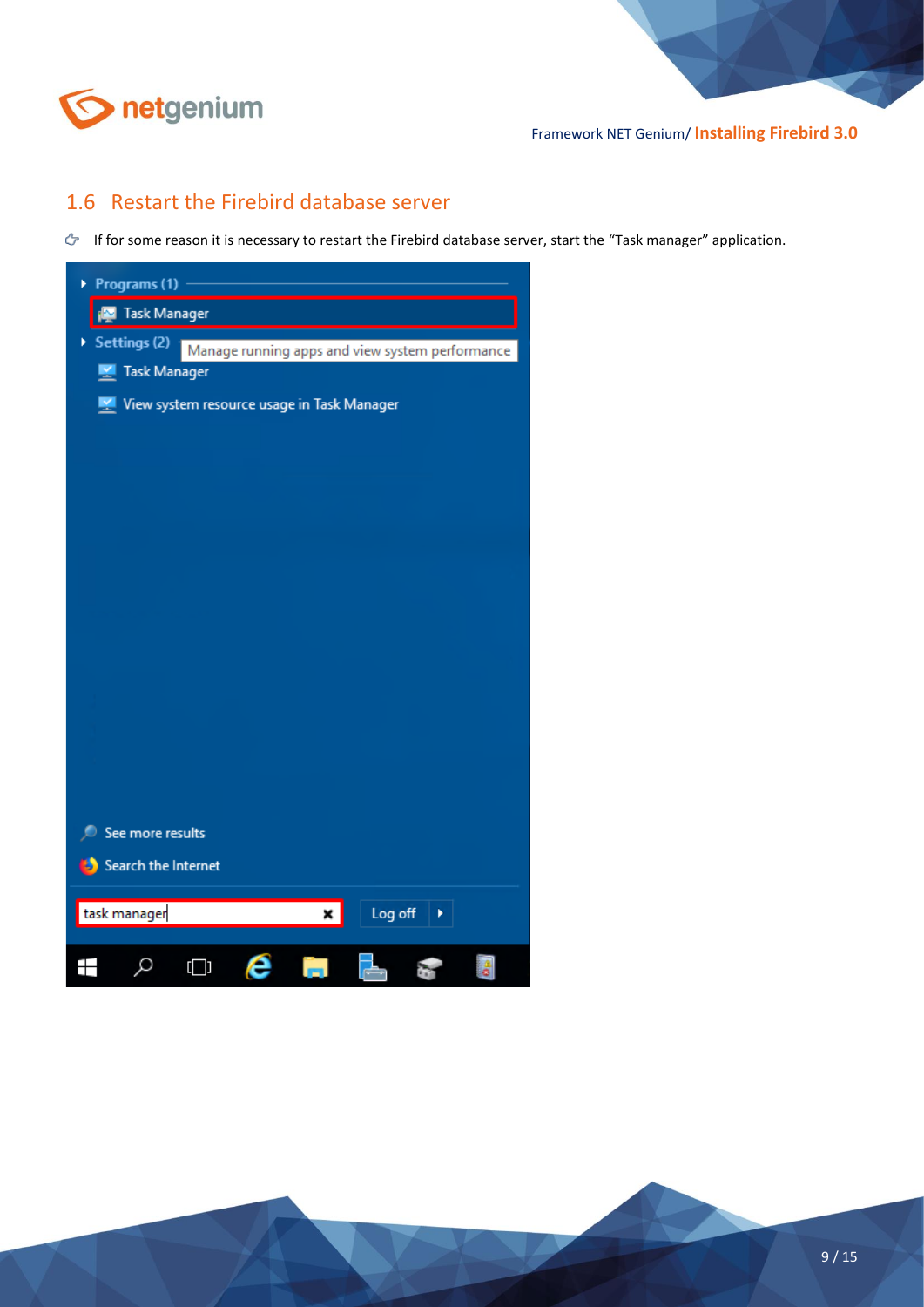

- Then you need to select the "Services" tab and right-click on "FirebirdServerDefaultInstance" from the list of services. All you have to do is select an option from the menu that appears **Restart**.
- **A** In some cases, it only happens that the service is stopped, so it is necessary to press again "Start".

| <b>Task Manager</b><br>∾                                      |         |                                                |                                           |               | ×<br>п         |  |
|---------------------------------------------------------------|---------|------------------------------------------------|-------------------------------------------|---------------|----------------|--|
| Options View<br>File<br>Processes Performance<br><b>Users</b> |         | Details Services                               |                                           |               |                |  |
|                                                               |         |                                                |                                           |               |                |  |
| Name                                                          | PID     | Description                                    |                                           | <b>Status</b> | Group          |  |
| <b>Q</b> DPS                                                  | 236     | Diagnostic Policy Service                      |                                           | Running       | LocalServiceN  |  |
| <b>Ok</b> DsmSvc                                              |         | Device Setup Manager                           |                                           | Stopped       | netsvcs        |  |
| <b>O</b> DsSvc                                                |         | Data Sharing Service                           |                                           | Stopped       | LocalSystemN   |  |
| <b>Q Eaphost</b>                                              |         |                                                | <b>Extensible Authentication Protocol</b> | Stopped       | netsycs        |  |
| <b>Q</b> EFS                                                  |         |                                                | Encrypting File System (EFS)              | Stopped       |                |  |
| <b>Combeddedmode</b>                                          |         | <b>Embedded Mode</b>                           |                                           | Stopped       | LocalSystemN   |  |
| <b>C.</b> EntAppSvc                                           |         | <b>Enterprise App Management Service</b>       |                                           | Stopped       | appmodel       |  |
| <b>C</b> EventLog                                             | 912     | Windows Event Log                              |                                           | Running       | LocalServiceN  |  |
| <b>C</b> EventSystem                                          | 712     | COM+ Event System                              |                                           | Running       | LocalService   |  |
| <b>K</b> fdPHost                                              |         | <b>Function Discovery Provider Host</b>        |                                           | Stopped       | LocalService   |  |
| <b>W</b> FDResPub                                             |         | <b>Function Discovery Resource Publication</b> |                                           | Stopped       | LocalServiceA  |  |
| FirebirdServerDefaultInstance                                 | 1000    |                                                | Firebird Conser DefaultInstance           | Running       |                |  |
| <b>Sk FontCache</b>                                           | Start   |                                                | the Service                               | Running       | LocalService   |  |
| FontCache3.0.0.0                                              | Stop    |                                                | tion Foundation Font Cache                | Stopped       |                |  |
| <b>Exercise</b>                                               | Restart |                                                | Frame Server                              | Stopped       | Camera         |  |
| <b>Q</b> gpsvc                                                |         |                                                |                                           | Running       | netsycs        |  |
| <b>Whidserv</b>                                               |         | <b>Open Services</b>                           | levice Service                            | Stopped       | LocalSystemN   |  |
| <b>K</b> HvHost                                               |         | Search online                                  |                                           | Stopped       | LocalSystemN   |  |
| <b>Q</b> icssvc                                               |         | Go to details                                  | <b>lotspot Service</b>                    | Stopped       | LocalServiceN  |  |
| <b>WE IISADMIN</b>                                            | 1800    | <b>IIS Admin Service</b>                       |                                           | Running       |                |  |
| <b>A IKEEXT</b>                                               |         |                                                | IKE and AuthIP IPsec Keying Modules       | Stopped       | netsycs        |  |
| iphlpsyc                                                      | 732     | <b>IP Helper</b>                               |                                           | Running       | <b>NetSvcs</b> |  |

Rewer details | C Open Services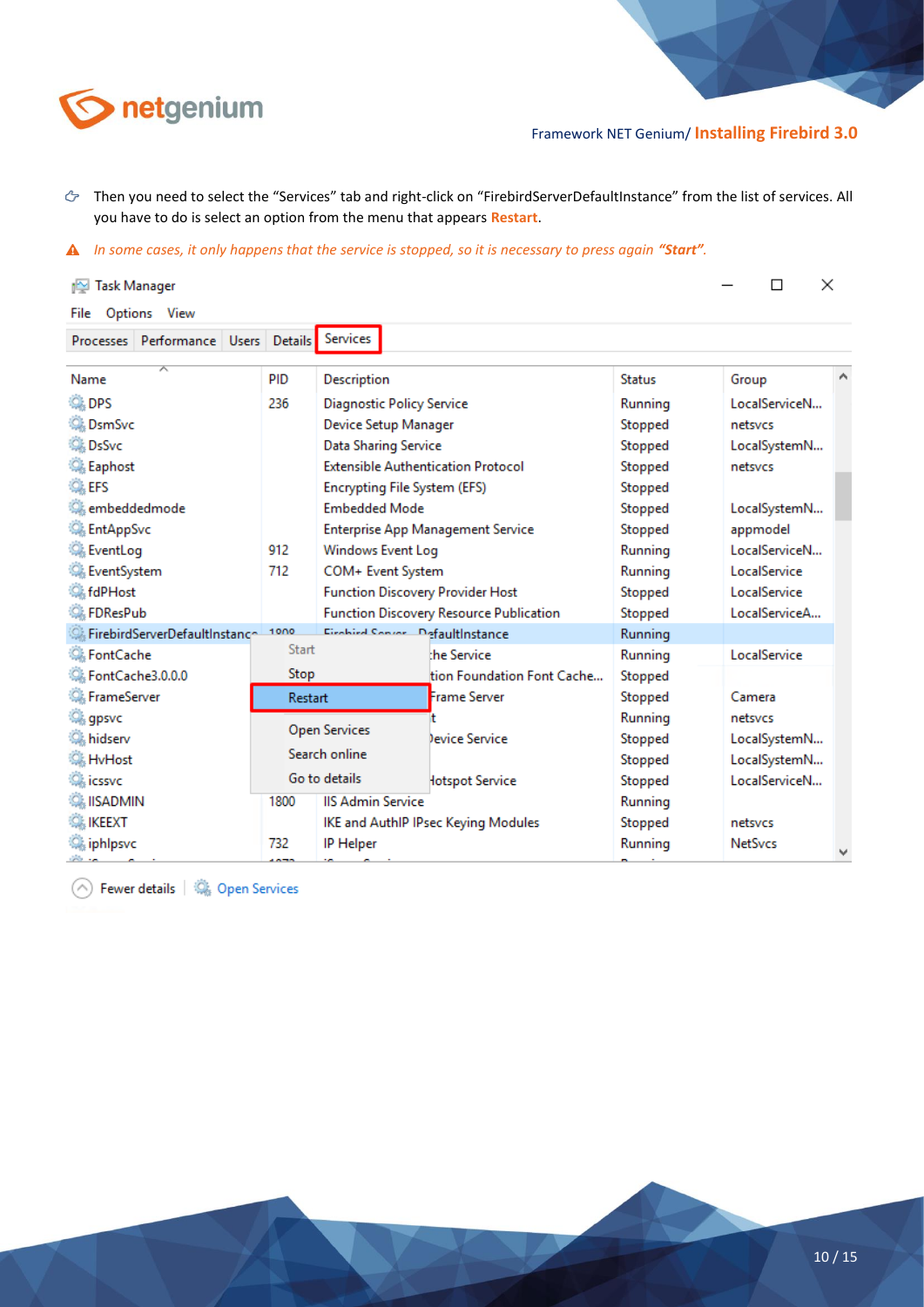

# <span id="page-10-0"></span>2 FlameRobin installation

- <span id="page-10-1"></span>2.1 Installing Microsoft Visual C ++ 2015 Redistributable (vc\_redist)
- Download "vc\_redist.x86". [https://www.netgenium.com/download/vc\\_redist.x86.exe](https://www.netgenium.com/download/vc_redist.x86.exe)
- $C$  Run "vc\_redist.x86".
- Read and then agree to the license terms and click the button **Install**.



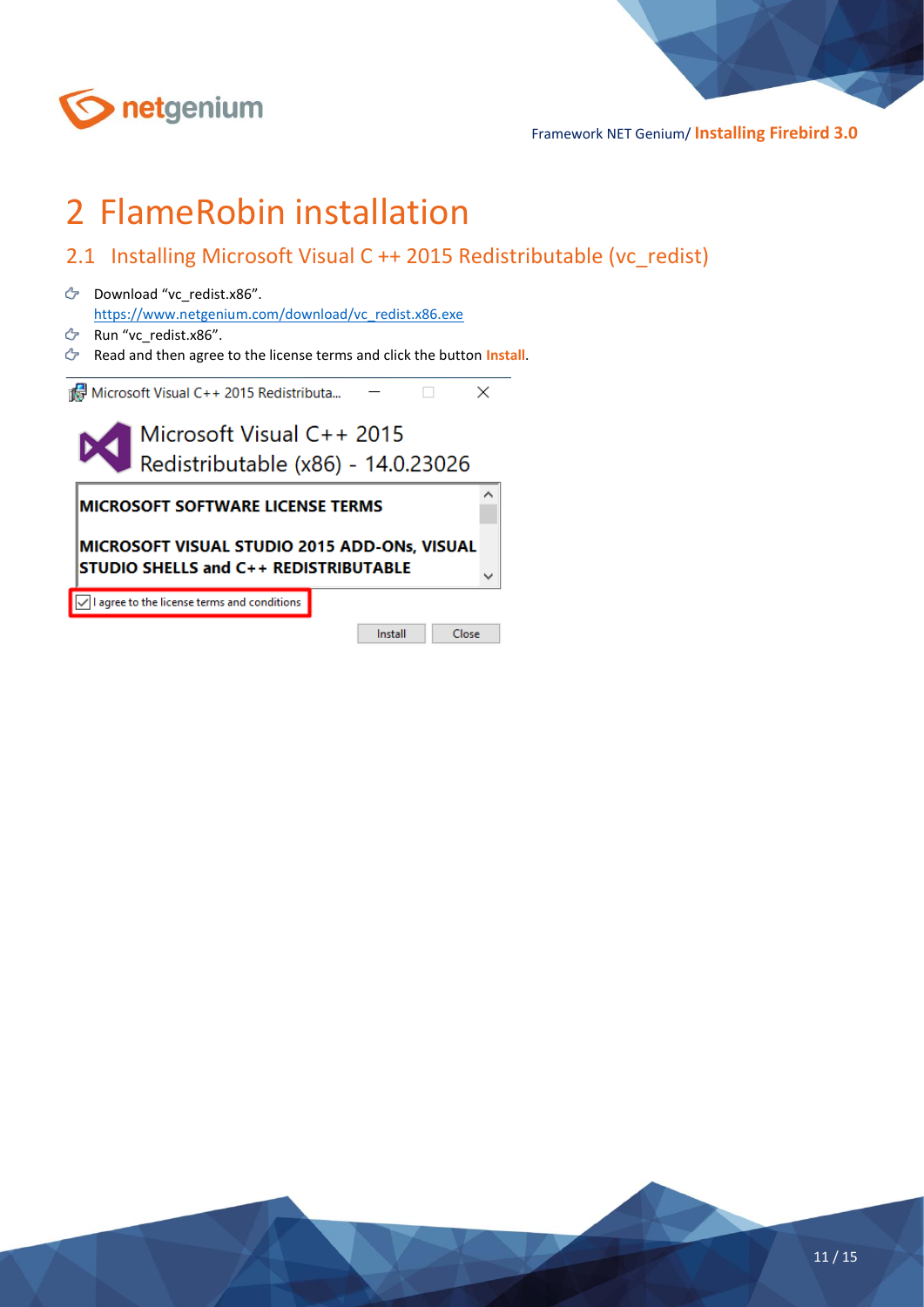

# <span id="page-11-0"></span>2.2 Download the FlameRobin installer

 $\circlearrowright$  Download the FlameRobin installer, which can be found at: [http://www.flamerobin.org](http://www.flamerobin.org/)

#### <span id="page-11-1"></span>2.3 FlameRobin installation

OI accept the agreement ◯ I do not accept the agreement

Read and agree to the license terms and click the button **Next**.

| Setup - FlameRobin                                                                                                                                                                                                                                                                                                                                                                                                                                                 |  |  |   |  |  |
|--------------------------------------------------------------------------------------------------------------------------------------------------------------------------------------------------------------------------------------------------------------------------------------------------------------------------------------------------------------------------------------------------------------------------------------------------------------------|--|--|---|--|--|
| <b>License Agreement</b><br>Please read the following important information before continuing.                                                                                                                                                                                                                                                                                                                                                                     |  |  |   |  |  |
| Please read the following License Agreement. You must accept the terms of this<br>agreement before continuing with the installation.                                                                                                                                                                                                                                                                                                                               |  |  |   |  |  |
| Copyright (c) 2004-2017 The FlameRobin Development Team                                                                                                                                                                                                                                                                                                                                                                                                            |  |  | ^ |  |  |
| Permission is hereby granted, free of charge, to any person obtaining<br>a copy of this software and associated documentation files (the<br>"Software"), to deal in the Software without restriction, including<br>without limitation the rights to use, copy, modify, merge, publish,<br>distribute, sublicense, and/or sell copies of the Software, and to<br>permit persons to whom the Software is furnished to do so, subject to<br>the following conditions: |  |  |   |  |  |

 $N$ ext >

Cancel

The above copyright notice and this permission notice shall be included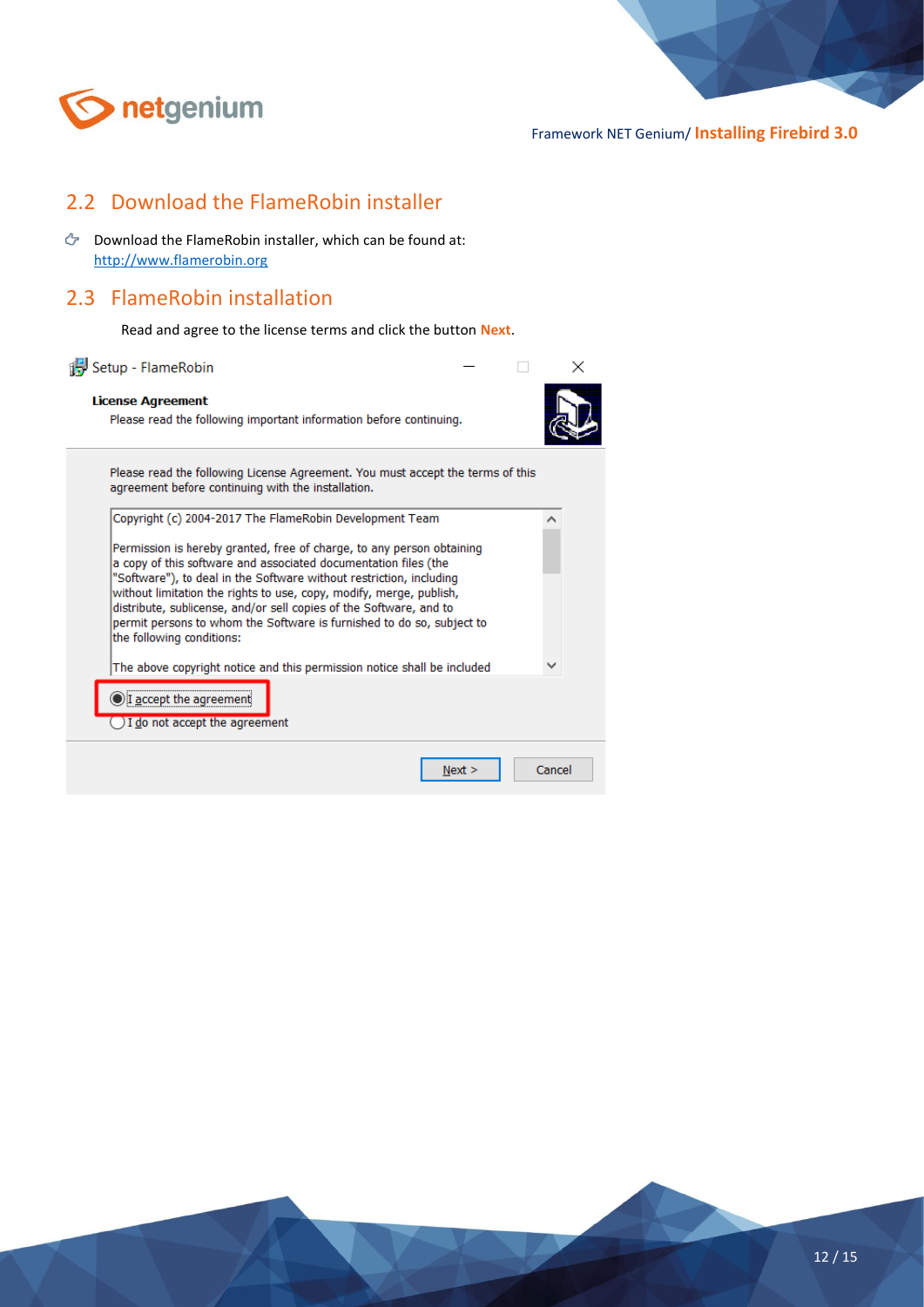

Select the location where you want to install FlameRobin and click the button **Next**.

|   | <b>B</b> Setup - FlameRobin                                                                               |          |        |        | x |  |
|---|-----------------------------------------------------------------------------------------------------------|----------|--------|--------|---|--|
|   | <b>Select Destination Location</b>                                                                        |          |        |        |   |  |
|   | Where should FlameRobin be installed?                                                                     |          |        |        |   |  |
|   |                                                                                                           |          |        |        |   |  |
|   | Setup will install FlameRobin into the following folder.                                                  |          |        |        |   |  |
|   |                                                                                                           |          |        |        |   |  |
|   | To continue, click Next. If you would like to select a different folder, click Browse.                    |          |        |        |   |  |
|   | C:\Program Files (x86)\FlameRobin                                                                         |          |        | Browse |   |  |
|   |                                                                                                           |          |        |        |   |  |
|   |                                                                                                           |          |        |        |   |  |
|   |                                                                                                           |          |        |        |   |  |
|   |                                                                                                           |          |        |        |   |  |
|   |                                                                                                           |          |        |        |   |  |
|   |                                                                                                           |          |        |        |   |  |
|   | At least 0,9 MB of free disk space is required.                                                           |          |        |        |   |  |
|   |                                                                                                           |          |        |        |   |  |
|   |                                                                                                           | $<$ Back | Next > | Cancel |   |  |
|   |                                                                                                           |          |        |        |   |  |
| υ | You can then choose whether to place a program shortcut in the "Start" menu and an icon on the desktop.   |          |        |        |   |  |
|   |                                                                                                           |          |        |        |   |  |
| ඌ | Click the button "Install"                                                                                |          |        |        |   |  |
| A | To continue using FlameRobin, you must create or register your new database server and its database.      |          |        |        |   |  |
|   |                                                                                                           |          |        |        |   |  |
|   | Configuration file not found                                                                              |          |        | ×      |   |  |
|   |                                                                                                           |          |        |        |   |  |
|   | The configuration file:                                                                                   |          |        |        |   |  |
|   | C:\Users\Administrator\AppData\Local\flamerobin\fr_databases.conf<br>does not exist or can not be opened. |          |        |        |   |  |
|   |                                                                                                           |          |        |        |   |  |
|   | This is normal for first time users.                                                                      |          |        |        |   |  |
|   | You may now register new servers and databases.                                                           |          |        |        |   |  |
|   |                                                                                                           |          |        |        |   |  |
|   |                                                                                                           |          |        | ок     |   |  |
|   |                                                                                                           |          |        |        |   |  |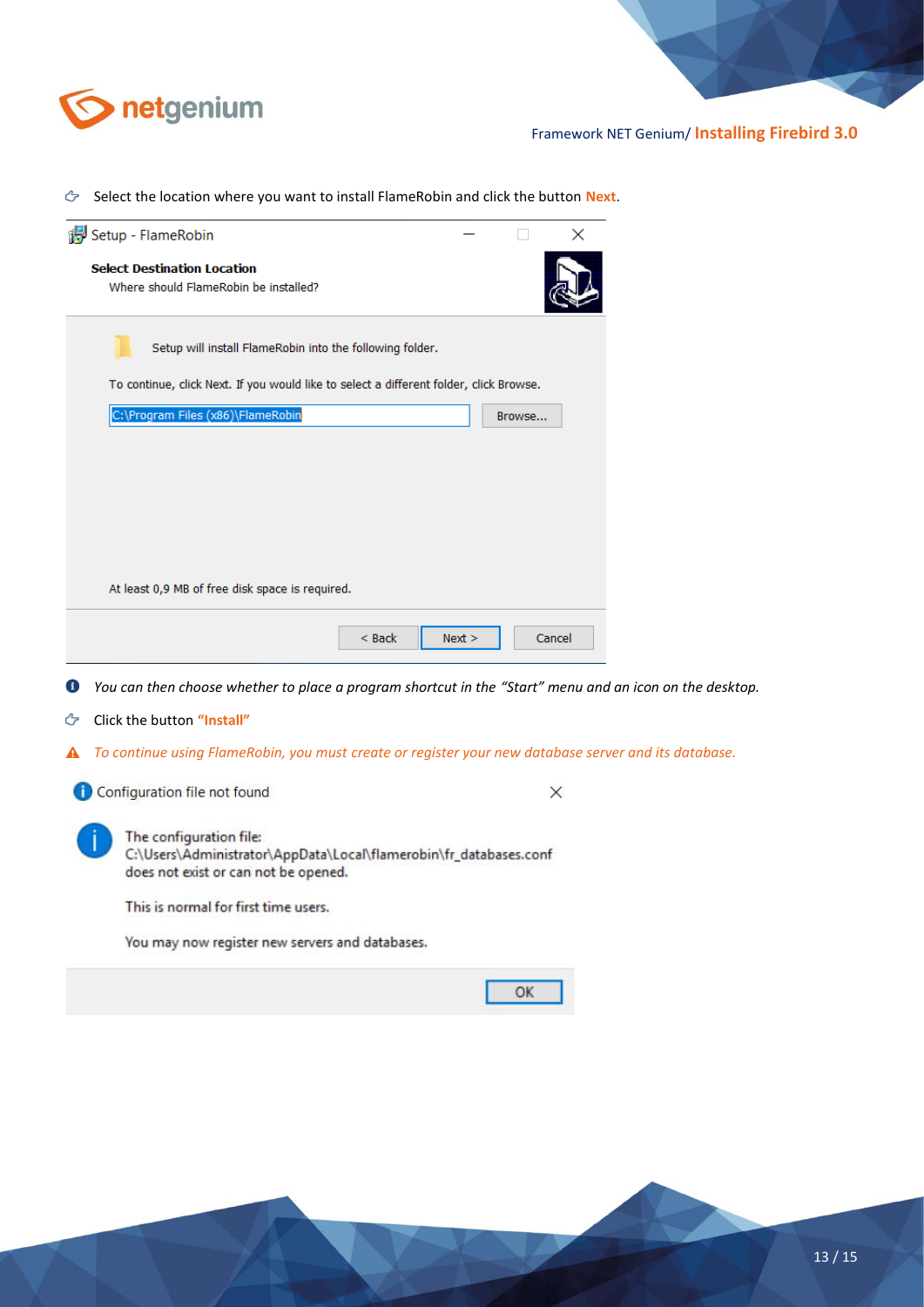

# <span id="page-13-0"></span>2.4 Registration of an existing database

- *To register an existing database, you must first have NET Genium installed.*
- In FlameRobin, click on "Database" and select "Register existing database…".